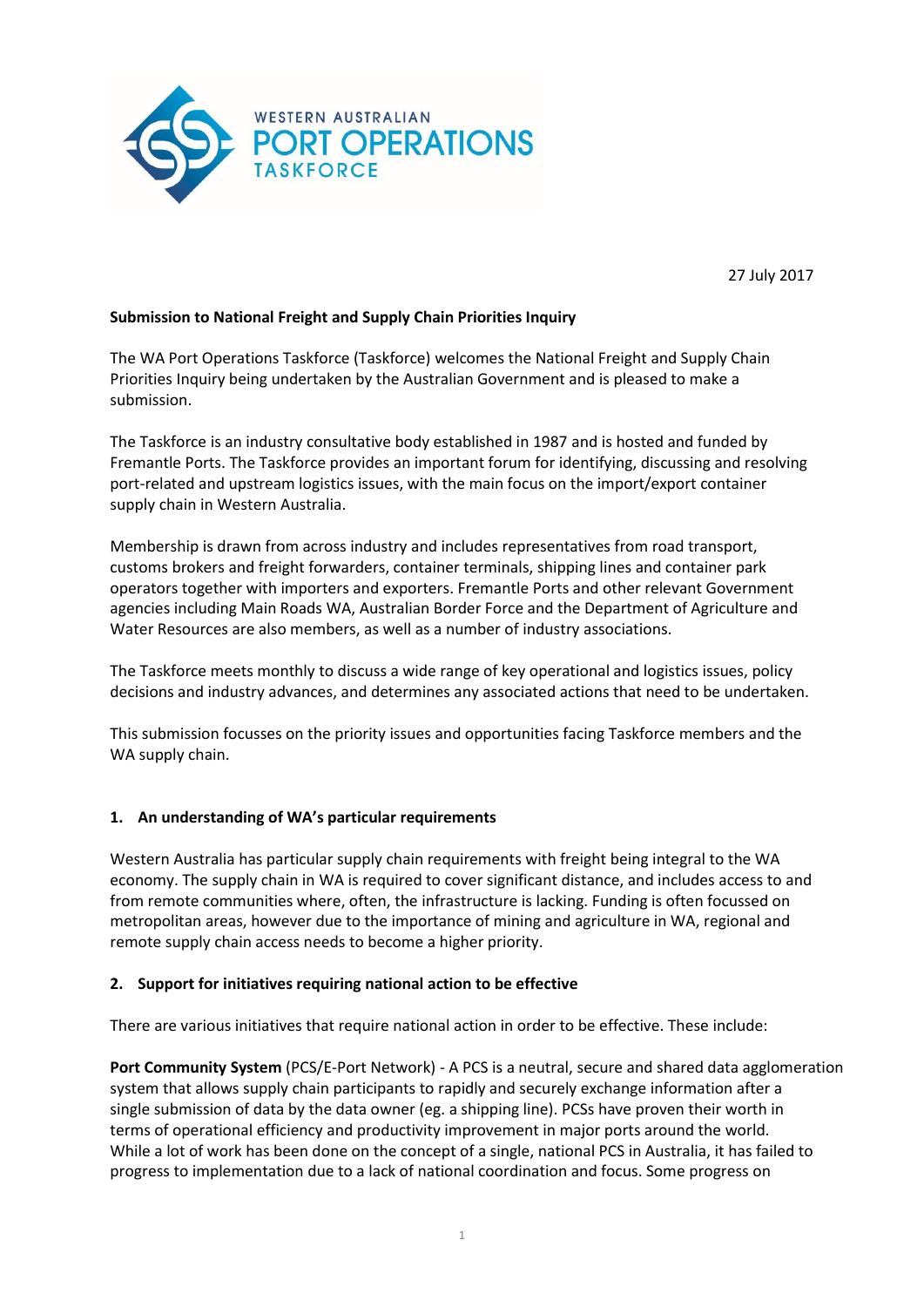improving system visibility is being made by individual system providers in the chain, but there is the risk that the "silo mentality" of commercial advantage will increase fragmentation. There is an urgent need for direction, from a federal level, to determine the standards, security and platform that would act as an incentive to bring the disparate parties, particularly system providers, together to form a genuine "community" system. This may include regulation.

**Vehicle and operator standards** - The nature of the mining sector in WA has created a cyclical freight task. This has recently led to mining resources being redirected to other transport markets (including container transport) resulting in increased competition and significant rate cutting. While this can be seen to be of benefit to the consumer from a pure price perspective, equipment not suited to the metropolitan market, in terms of size and environmental standards (including noise and emissions) has a potentially negative impact upon the community and other road users. Vehicle and operator standards should be investigated from a national perspective based on a thorough cost benefit analysis to ensure a consistent, level playing field in which transport operators can compete. Requiring appropriate standards for container transport as well as operator standards will have positive impacts on efficiency, community amenity and the environment. Standards may include certain environmental specifications of trucks and other efficient operations (off-peak movements, safety standards).

# **3. Funding focussed on supply chain priorities and corridor protection**

Freight corridor planning and protection should involve all levels of Government and the varying agencies and funding agreements should be clear. Working with industry through groups such as the Taskforce will help to ensure prioritisation incorporates operational as well as strategic perspectives.

Corridor protection is obviously crucial to the efficiency of the supply chain. Despite this, there continues to be urban encroachment closer to major corridors and industrial areas. Planning, transport and land agencies must ensure there is proper coordination to protect transport corridors.

Government planning should also provide some direction about industrial and retail hubs being clustered with appropriate road and rail connections.

### **4. Need for strategic plans which have bilateral (or multilateral) political support**

The uncertainty created by a lack of bilateral politically supported strategic freight plans causes significant challenges for private sector investment. Better coordination between State and Federal Governments planning and funding would also provide for better long term planning. The short term political cycle creates issues, not only for private investment, but also delays the implementation of freight infrastructure developments. A recent example of this is the chain of funding decisions that has seen major changes in infrastructure delivery (Perth Freight Link) creating uncertainty around long term planning for Fremantle's inner harbour and as a result impacting investment that could benefit the supply chain.

## **5. Recognition of the need to reduce reliance on sea ports as the focal point for the IMEX supply chain**

The current focus on direct delivery in the current economic climate is presenting challenges for hub development. The Commonwealth Government's support of the Moorebank development in New South Wales (driven by major corporate group Qube), appears to signal a positive role for the Commonwealth Government in shaping future distribution patterns away from the historic portbased model. This role extends beyond funding. There is a significant opportunity for the Commonwealth Government to facilitate development of inland hubs through more flexible management and delivery of federal requirements such as customs, security and quarantine (biosecurity).